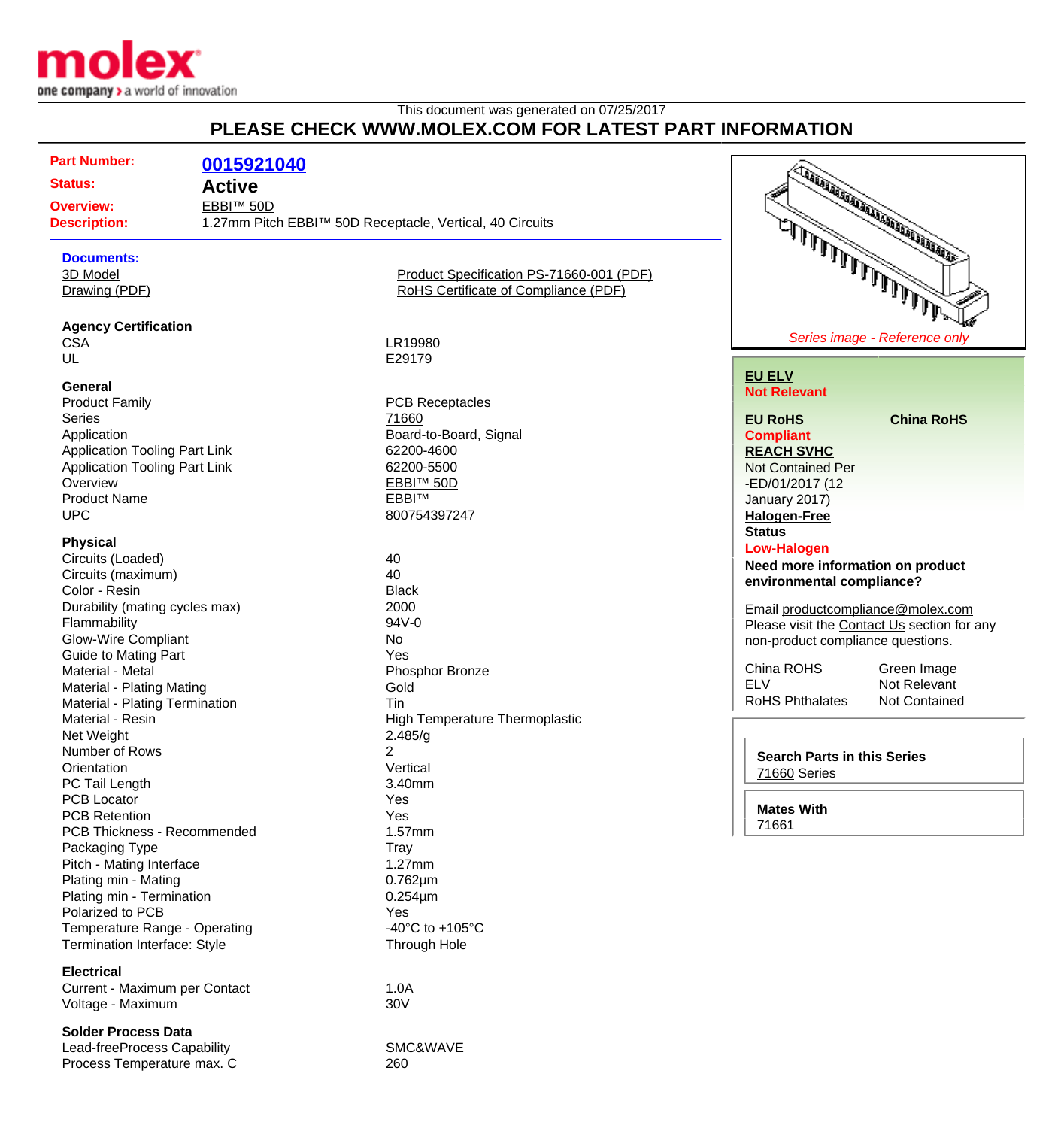**Material Info** Engineering Number 716601040

**Reference - Drawing Numbers** Product Specification<br>
Sales Drawing<br>
SDA-71660-1\*\*

SDA-71660-1\*\*\*, SDA-71660-1\*\*\*\*

## This document was generated on 07/25/2017 **PLEASE CHECK WWW.MOLEX.COM FOR LATEST PART INFORMATION**